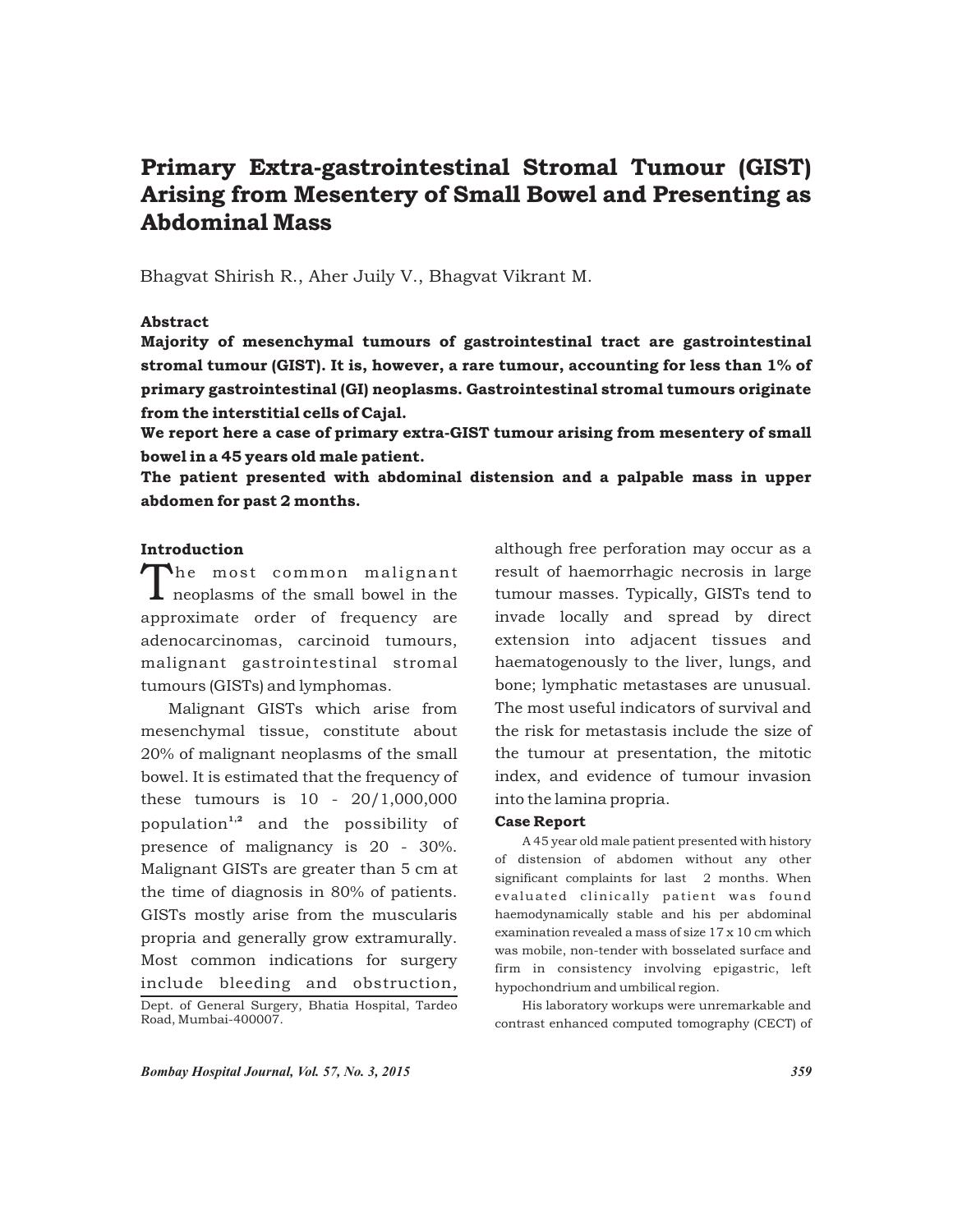abdomen depicted a heterogeneous mesenteric mass of size  $20 \times 17$  cm (Figs. 1, 2). On laparotomy  $20 \times 17$ 



*Fig. 2: Shows the extent of GIST*

cm mass involving the small bowel and reaching the root of the mesentery near the jejuno-ileal junction was found without any peritoneal deposits, ascites and lymph node enlargement (Figs. 3, 4). Resection of







*Fig. 4: After excision of GIST*

the tumour along with the small bowel and ligation of the feeding vessels and double layer jejuno-ileal anastomosis was carried out and specimen was sent for histopathological examination (Fig. 5).



#### *Fig. 5: Excised specimen*

Histopathological examination grossly revealed grey white soft tissue mass of size 20 x 17 cm with encapsulated and nodular external surface. Microscopical examination showed features of malignant spindle cell tumours arranged in short fascicles and focally forming whorls with myxoid areas and multiple foci of necrosis. Individual tumour cells revealed moderate nuclear pleomorphism, brisk mitosis  $( > 10 / HPF )$ . On the basis of immunohistochemistry, the tumour cells were found to be positive for Vimentin/smooth muscle actin (SMA) and CD-117.

The patient was discharged on 12th of post operative day on Imatinib mesylate adjuvent chemotherapy and is on regular follow up.

## Discussion

GISTs predominantly occur in patients around the sixth decade of life and can be found in any site of gastrointestinal tract with no significant difference in distribution between males and females.<sup>2</sup> The symptoms, which depend on tumour size and location are usually non specific.<sup>3</sup> Small GISTs are usually asymptomatic and are detected either during investigations or surgical procedures for unrelated disease. Incidental discovery accounts for approximately one third of the cases.

The most common presentation is

*360 Bombay Hospital Journal, Vol. 57, No. 3, 2015*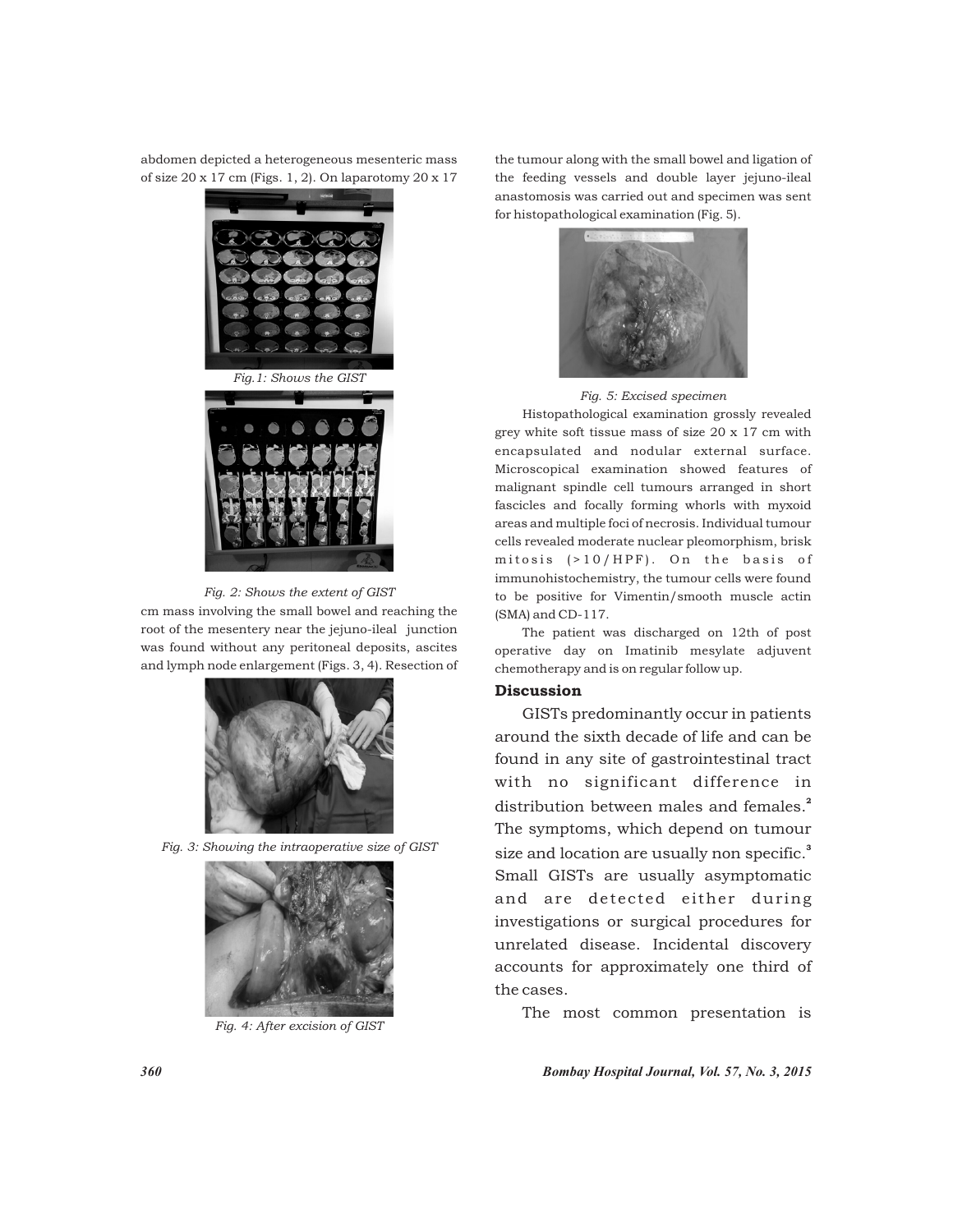bleeding related to mucosal erosion (approximately 50%),<sup>3</sup> which may be either chronic, with anaemia, or acute, necessitating emergency treatment (approximately 40% of the cases presenting with haemorrhage). Some 20% of patients present abdominal discomfort, or even pain, which is generally associated with larger size GIST. In the small intestine obstruction is also frequent. Bowel perforation is infrequent. The symptoms and signs are not disease specific and as a consequence about 50% of GISTs have already metastases at the time of diagnosis, usually to the liver or the peritoneum.<sup>1,4,5</sup> In order to carry out detection, staging, surgical planning and follow-up of patients with GIST, CT, MRI and fluorine-18-fluorodeoxyglucose (FDG) positron emission tomography (PET) are considered to be the imaging modality of choice. The majority of GISTs appear to be well- defined, extraluminal or intramural masses with varying attenuation on CT. Small lesions, which are usually benign, tend to be well-defined and relatively homogeneous, While larger lesions normally show well-defined or ill-defined margins, inhomogeneous density both on unenhanced and on contrast enhanced scans and a tendency to spread to surrounding structures. Large tumours (> 6 cm) frequently show central areas of 6 necrosis or haemorrhage.

The first step in the treatment of GISTs is the surgical R0 resection of the primary tumour. Several reviews have reported that small GISTs (< 2 cm) can be treated

adequately by wedge (gastric) or segmental (bowel) resection. Larger GISTs may require more extensive resection including adjacent structures or organs if involved. Surgical resection is associated with a 5 year survival rate of 48 - 70%. There is no indication for chemotherapy and radiation therapy after surgical resection of GISTs as these tumours are notoriously unresponsive to such treatment. Radiotherapy is only used in cases of intraperitoneal haemorrhage, when the precise location of the tumour is known or for analgesic purposes. $1,7$  In advanced tumours, a neoadjuvant strategy to reduce the tumour load before surgical resection is under study. The molecular status of GISTs turns out to be relevant for the response to targeted treatment with imatinib a powerful and relatively selective inhibitor of all ABL tyrosine kinases of platelet-derived growth factor receptor (PDGFR) and of c-kit receptor. Imatinib has also become the first line of treatment for recurrent and/or metastatic GISTs and it's very well tolerated (Oral administration of 400 mg daily for some months).

Longer duration of imatinib treatment in patients with advanced GIST increase the risk of resistance to therapy. Several groups describe an increasing frequency of secondary mutations in KIT or PDGFRa. Several other mechanisms as for example, gene amplification or activation of other tyrosine kinase pathways are still under 8 research.

## Conclusion

Surgical resection without extensive